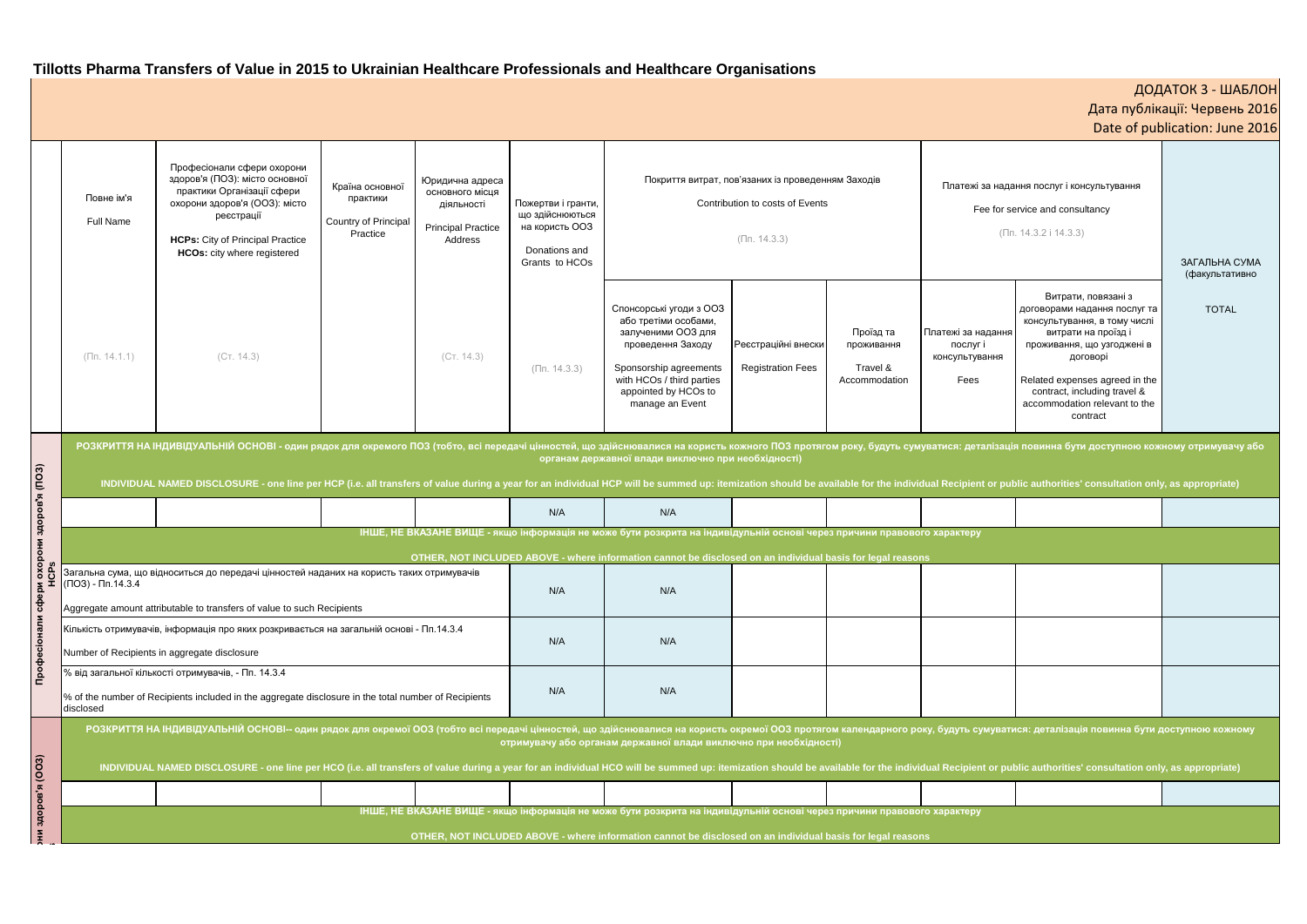|                                 | Set of Saranbha сума, що відноситься до передачі цінностей наданих на користь таких отримувачів<br>(OO3) - Пп. 14.3.4<br>Aggregate amount attributable to transfers of value to such Recipients<br>Kinb Kincrist отримувачів, інфор |  |  |  |  |  |  |  |  |  |
|---------------------------------|-------------------------------------------------------------------------------------------------------------------------------------------------------------------------------------------------------------------------------------|--|--|--|--|--|--|--|--|--|
|                                 |                                                                                                                                                                                                                                     |  |  |  |  |  |  |  |  |  |
|                                 |                                                                                                                                                                                                                                     |  |  |  |  |  |  |  |  |  |
|                                 |                                                                                                                                                                                                                                     |  |  |  |  |  |  |  |  |  |
|                                 |                                                                                                                                                                                                                                     |  |  |  |  |  |  |  |  |  |
|                                 | % of the number of Recipients included in the aggregate disclosure in the total number of Recipients<br>disclosed                                                                                                                   |  |  |  |  |  |  |  |  |  |
|                                 | ЗАГАЛЬНЕ РОЗКРИТТЯ                                                                                                                                                                                                                  |  |  |  |  |  |  |  |  |  |
|                                 | <b>AGGREGATE DISCLOSURE</b>                                                                                                                                                                                                         |  |  |  |  |  |  |  |  |  |
|                                 | Переказ цінностей у зв'язку з проведенням досліджень і розробок, як це визначено у Пункті 14.3.6                                                                                                                                    |  |  |  |  |  |  |  |  |  |
| Досліждення і розробки<br>R & D | Transfers of Value re Research & Development as defined                                                                                                                                                                             |  |  |  |  |  |  |  |  |  |